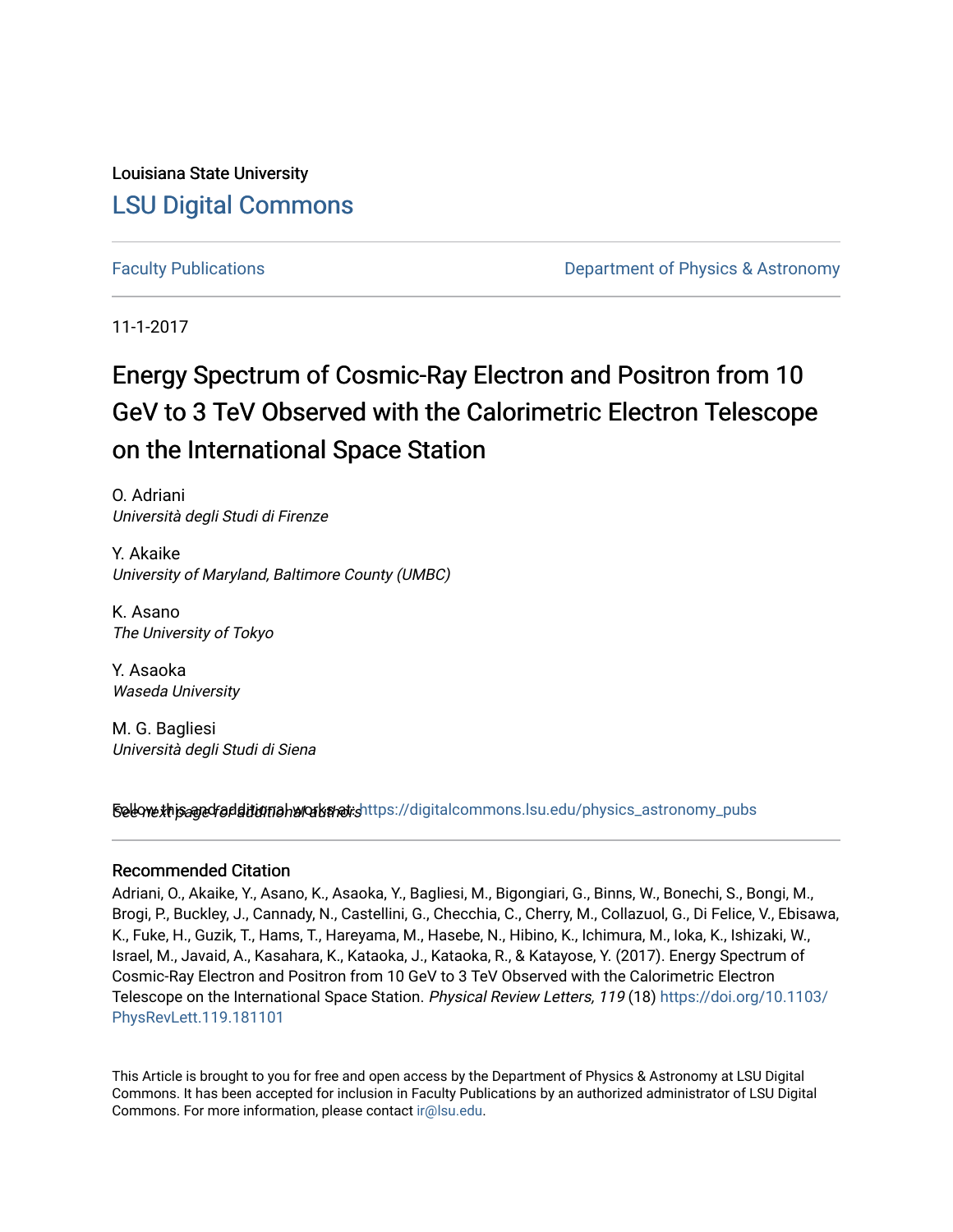## Authors

O. Adriani, Y. Akaike, K. Asano, Y. Asaoka, M. G. Bagliesi, G. Bigongiari, W. R. Binns, S. Bonechi, M. Bongi, P. Brogi, J. H. Buckley, N. Cannady, G. Castellini, C. Checchia, M. L. Cherry, G. Collazuol, V. Di Felice, K. Ebisawa, H. Fuke, T. G. Guzik, T. Hams, M. Hareyama, N. Hasebe, K. Hibino, M. Ichimura, K. Ioka, W. Ishizaki, M. H. Israel, A. Javaid, K. Kasahara, J. Kataoka, R. Kataoka, and Y. Katayose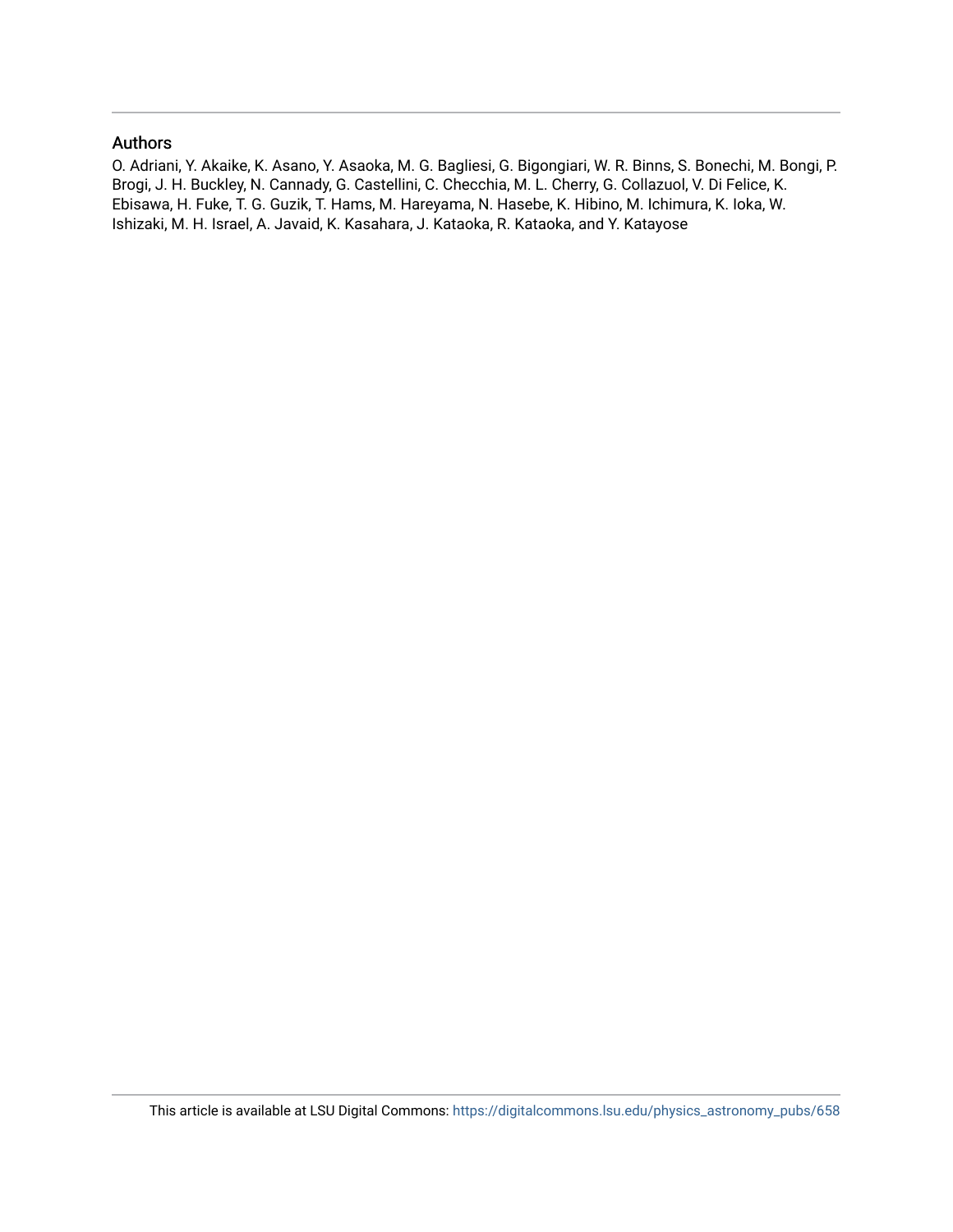## Energy Spectrum of Cosmic-ray Electron and Positron from 10 GeV to 3 TeV Observed with the Calorimetric Electron Telescope on the International Space Station

O. Adriani,<sup>1, 2</sup> Y. Akaike,<sup>3, 4</sup> K. Asano,<sup>5</sup> Y. Asaoka,<sup>6,7,\*</sup> M.G. Bagliesi,<sup>8, 9</sup> G. Bigongiari,<sup>8, 9</sup> W.R. Binns,<sup>10</sup>

S. Bonechi,<sup>8, 9</sup> M. Bongi,<sup>1, 2</sup> P. Brogi,<sup>8, 9</sup> J.H. Buckley,<sup>10</sup> N. Cannady,<sup>11</sup> G. Castellini,<sup>12</sup> C. Checchia,<sup>13, 14</sup>

M.L. Cherry,<sup>11</sup> G. Collazuol,<sup>13, 14</sup> V. Di Felice,<sup>15, 16</sup> K. Ebisawa,<sup>17</sup> H. Fuke,<sup>17</sup> T.G. Guzik,<sup>11</sup> T. Hams,<sup>3, 18</sup>

M. Hareyama,<sup>19</sup> N. Hasebe,<sup>6</sup> K. Hibino,<sup>20</sup> M. Ichimura,<sup>21</sup> K. Ioka,<sup>22</sup> W. Ishizaki,<sup>5</sup> M.H. Israel,<sup>10</sup> A. Javaid,<sup>11</sup>

K. Kasahara,<sup>6</sup> J. Kataoka,<sup>6</sup> R. Kataoka,<sup>23</sup> Y. Katayose,<sup>24</sup> C. Kato,<sup>25</sup> N. Kawanaka,<sup>26, 27</sup> Y. Kawakubo,<sup>28</sup>

H.S. Krawczynski,<sup>10</sup> J.F. Krizmanic,<sup>18, 3</sup> S. Kuramata,<sup>21</sup> T. Lomtadze,<sup>29, 9</sup> P. Maestro,<sup>8, 9</sup> P.S. Marrocchesi,<sup>8, 9</sup>

A.M. Messineo,<sup>29, 9</sup> J.W. Mitchell,<sup>4</sup> S. Miyake,<sup>30</sup> K. Mizutani,<sup>31,[†](#page-7-1)</sup> A.A. Moiseev,<sup>32, 18</sup> K. Mori,<sup>6, 17</sup> M. Mori,<sup>33</sup>

N. Mori,<sup>2</sup> H.M. Motz,<sup>34</sup> K. Munakata,<sup>25</sup> H. Murakami,<sup>6</sup> S. Nakahira,<sup>35</sup> J. Nishimura,<sup>17</sup> G.A. de Nolfo,<sup>36</sup>

S. Okuno,<sup>20</sup> J.F. Ormes,<sup>37</sup> S. Ozawa, <sup>6</sup> L. Pacini,<sup>1, 12, 2</sup> F. Palma,<sup>15, 16</sup> P. Papini,<sup>2</sup> A.V. Penacchioni,<sup>8, 38</sup>

B.F. Rauch,<sup>10</sup> S.B. Ricciarini,<sup>12, 2</sup> K. Sakai,<sup>18, 3</sup> T. Sakamoto,<sup>28</sup> M. Sasaki,<sup>18, 32</sup> Y. Shimizu,<sup>20</sup> A. Shiomi,<sup>39</sup>

R. Sparvoli,<sup>15, 16</sup> P. Spillantini,<sup>1</sup> F. Stolzi,<sup>8, 9</sup> I. Takahashi,<sup>40</sup> M. Takayanagi,<sup>17</sup> M. Takita,<sup>5</sup> T. Tamura,<sup>20</sup>

N. Tateyama,<sup>20</sup> T. Terasawa,<sup>35</sup> H. Tomida,<sup>17</sup> S. Torii,<sup>6,7,41,[∗](#page-7-0)</sup> Y. Tsunesada,<sup>42</sup> Y. Uchihori,<sup>43</sup> S. Ueno,<sup>17</sup>

E. Vannuccini,<sup>2</sup> J.P. Wefel,<sup>11</sup> K. Yamaoka,<sup>44</sup> S. Yanagita,<sup>45</sup> A. Yoshida,<sup>28</sup> K. Yoshida,<sup>46</sup> and T. Yuda<sup>5,[†](#page-7-1)</sup>

(CALET Collaboration)

 $1$  Department of Physics, University of Florence, Via Sansone, 1 - 50019 Sesto, Fiorentino, Italy

2 INFN Sezione di Florence, Via Sansone, 1 - 50019 Sesto, Fiorentino, Italy

 $3$  Department of Physics, University of Maryland, Baltimore County,

1000 Hilltop Circle, Baltimore, MD 21250, USA

<sup>4</sup>Astroparticle Physics Laboratory, NASA/GSFC, Greenbelt, MD 20771, USA

5 Institute for Cosmic Ray Research, The University of Tokyo,

5-1-5 Kashiwa-no-Ha, Kashiwa, Chiba 277-8582, Japan

 $6$ Research Institute for Science and Engineering,

Waseda University, 3-4-1 Okubo, Shinjuku, Tokyo 169-8555, Japan

7 JEM Utilization Center, Human Spaceflight Technology Directorate,

Japan Aerospace Exploration Agency, 2-1-1 Sengen, Tsukuba, Ibaraki 305-8505, Japan

<sup>8</sup>Department of Physical Sciences, Earth and Environment,

University of Siena, via Roma 56, 53100 Siena, Italy

9 INFN Sezione di Pisa, Polo Fibonacci, Largo B. Pontecorvo, 3 - 56127 Pisa, Italy

 $10$  Department of Physics, Washington University,

One Brookings Drive, St. Louis, MO 63130-4899, USA

 $11$ Department of Physics and Astronomy, Louisiana State University,

202 Nicholson Hall, Baton Rouge, LA 70803, USA

 $12$ Institute of Applied Physics (IFAC), National Research Council (CNR),

Via Madonna del Piano, 10, 50019 Sesto, Fiorentino, Italy

<sup>13</sup> Department of Physics and Astronomy, University of Padova, Via Marzolo, 8, 35131 Padova, Italy

<sup>14</sup>INFN Sezione di Padova, Via Marzolo, 8, 35131 Padova, Italy

<sup>15</sup>University of Rome "Tor Vergata", Via della Ricerca Scientifica 1, 00133 Rome, Italy

<sup>16</sup>INFN Sezione di Rome "Tor Vergata", Via della Ricerca Scientifica 1, 00133 Rome, Italy

 $17$ Institute of Space and Astronautical Science, Japan Aerospace Exploration Agency,

3-1-1 Yoshinodai, Chuo, Sagamihara, Kanagawa 252-5210, Japan

<sup>18</sup> CRESST and Astroparticle Physics Laboratory NASA/GSFC, Greenbelt, MD 20771, USA

 $19 St.$  Marianna University School of Medicine, 2-16-1,

Sugao, Miyamae-ku, Kawasaki, Kanagawa 216-8511, Japan

 $^{20}$ Kanagawa University, 3-27-1 Rokkakubashi, Kanagawa, Yokohama, Kanagawa 221-8686, Japan

 $^{21}$  Faculty of Science and Technology, Graduate School of Science and Technology,

Hirosaki University, 3, Bunkyo, Hirosaki, Aomori 036-8561, Japan

 $22$  Yukawa Institute for Theoretical Physics, Kyoto University,

Kitashirakawa Oiwakecho, Sakyo, Kyoto 606-8502, Japan

<sup>23</sup>National Institute of Polar Research, 10-3, Midori-cho, Tachikawa, Tokyo 190-8518, Japan

 $24$  Faculty of Engineering, Division of Intelligent Systems Engineering,

Yokohama National University, 79-5 Tokiwadai, Hodogaya, Yokohama 240-8501, Japan

<sup>25</sup>Faculty of Science, Shinshu University, 3-1-1 Asahi, Matsumoto, Nagano 390-8621, Japan

<sup>26</sup> Hakubi Center, Kyoto University, Yoshida Honmachi, Sakyo-ku, Kyoto, 606-8501, Japan

<sup>27</sup>Department of Astronomy, Graduate School of Science, Kyoto University,

Kitashirakawa Oiwake-cho, Sakyo-ku, Kyoto, 606-8502, Japan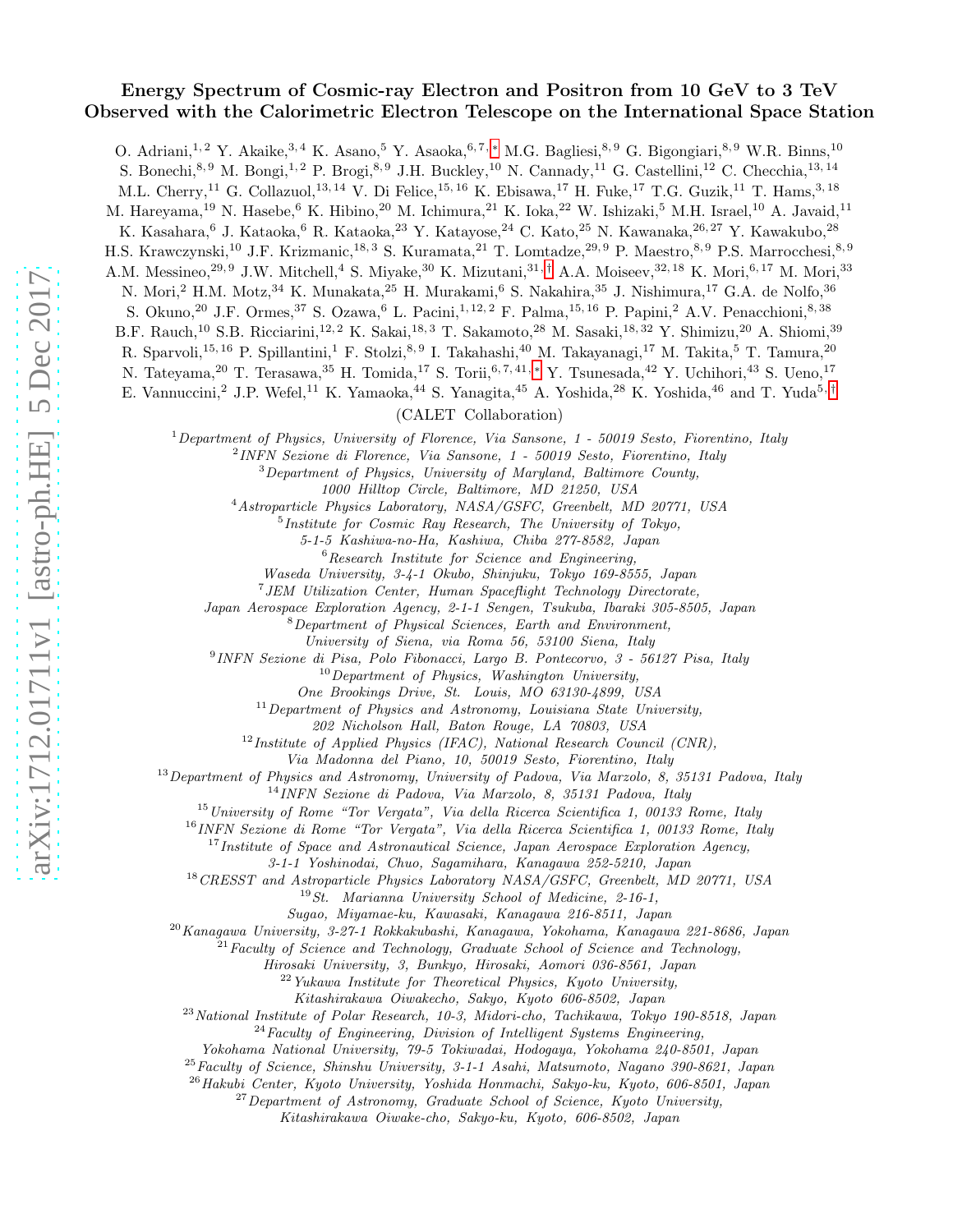$28$  College of Science and Engineering, Department of Physics and Mathematics,

Aoyama Gakuin University, 5-10-1 Fuchinobe, Chuo, Sagamihara, Kanagawa 252-5258, Japan

 $^{29}$ University of Pisa, Polo Fibonacci, Largo B. Pontecorvo, 3 - 56127 Pisa, Italy

 $30$  Department of Electrical and Electronic Systems Engineering,

National Institute of Technology, Ibaraki College,

866 Nakane, Hitachinaka, Ibaraki 312-8508 Japan

<sup>31</sup>Saitama University, Shimo-Okubo 255, Sakura, Saitama, 338-8570, Japan

<sup>32</sup> Department of Astronomy, University of Maryland, College Park, Maryland 20742, USA

<sup>33</sup>Department of Physical Sciences, College of Science and Engineering, Ritsumeikan University, Shiga 525-8577, Japan

<sup>34</sup>International Center for Science and Engineering Programs,

Waseda University, 3-4-1 Okubo, Shinjuku, Tokyo 169-8555, Japan

<sup>35</sup>RIKEN, 2-1 Hirosawa, Wako, Saitama 351-0198, Japan

<sup>36</sup> Heliospheric Physics Laboratory, NASA/GSFC, Greenbelt, MD 20771, USA

<sup>37</sup> Department of Physics and Astronomy, University of Denver, Physics Building,

Room 211, 2112 East Wesley Ave., Denver, CO 80208-6900, USA

<sup>38</sup>ASI Science Data Center (ASDC), Via del Politecnico snc, 00133 Rome, Italy

<sup>39</sup>College of Industrial Technology, Nihon University, 1-2-1 Izumi, Narashino, Chiba 275-8575, Japan

 $^{40}$ Kavli Institute for the Physics and Mathematics of the Universe,

The University of Tokyo, 5-1-5 Kashiwanoha, Kashiwa, 277-8583, Japan

<sup>41</sup> School of Advanced Science and Engineering, Waseda University, 3-4-1 Okubo, Shinjuku, Tokyo 169-8555, Japan

 $42$  Division of Mathematics and Physics, Graduate School of Science,

Osaka City University, 3-3-138 Sugimoto, Sumiyoshi, Osaka 558-8585, Japan

<sup>43</sup> National Institutes for Quantum and Radiation Science and Technology, 4-9-1 Anagawa, Inage, Chiba 263-8555, JAPAN

<sup>44</sup>Nagoya University, Furo, Chikusa, Nagoya 464-8601, Japan

<sup>45</sup> College of Science, Ibaraki University, 2-1-1 Bunkyo, Mito, Ibaraki 310-8512, Japan

<sup>46</sup> Department of Electronic Information Systems, Shibaura Institute of Technology,

307 Fukasaku, Minuma, Saitama 337-8570, Japan

(Dated: September 11, 2017)

First results of a cosmic-ray electron + positron spectrum, from 10 GeV to 3 TeV, is presented based upon observations with the CALET instrument on the ISS starting in October, 2015. Nearly a half million electron + positron events are included in the analysis. CALET is an all-calorimetric instrument with total vertical thickness of 30  $X_0$  and a fine imaging capability designed to achieve a large proton rejection and excellent energy resolution well into the TeV energy region. The observed energy spectrum over 30 GeV can be fit with a single power law with a spectral index of - 3.152±0.016 (stat.+ syst.). Possible structure observed above 100 GeV requires further investigation with increased statistics and refined data analysis.

PACS numbers: 96.50.sb,95.35.+d,95.85.Ry,98.70.Sa,29.40.Vj

### INTRODUCTION

The CALorimetric Electron Telescope (CALET) is a Japan-led international mission funded by the Japanese Space Agency (JAXA) in collaboration with the Italian Space Agency (ASI) and NASA [\[1\]](#page-7-2). The instrument was launched on August 19, 2015 by a Japanese carrier, H-II Transfer Vehicle (HTV), and robotically installed on the Japanese Experiment Module-Exposed Facility (JEM-EF) on the International Space Station (ISS) for a two-year mission, extendable to five years.

The primary science goal of CALET is to perform high-precision measurements of the cosmic-ray electron + positron spectrum from 1 GeV to 20 TeV. In the high energy, TeV, region, CALET can observe possible signatures of sources of high energy particle acceleration in our local region of the galaxy [\[2](#page-7-3), [3\]](#page-7-4). In addition, the observed increase of the positron fraction over 10 GeV by PAMELA [\[4](#page-7-5)] and AMS-02 [\[5](#page-7-6)] tells us that at high energy an unknown primary component of positrons may be present in addition to the secondary component produced

during the galactic propagation process. Candidates for such primary sources range from astrophysical ones (e.g. Pulsar) to exotic (e.g. Dark Matter). Since these primary sources naturally emit positron-electron pairs, it is expected that the electron  $+$  positron (hereafter, allelectron) spectrum might exhibit a spectral structure determined by the origin of positrons. This may become visible in the high energy domain of the spectrum in the case, for instance, of an acceleration limit from pulsars or the mass of dark matter particles.

#### CALET INSTRUMENT

CALET is an all-calorimetric instrument, with a total vertical thickness equivalent to 30 radiation lengths  $(X_0)$ and 1.3 proton interaction lengths  $(\lambda_I)$ , preceded by a charge identification system. The energy measurement relies on two independent calorimeters: a fine-grained pre-shower IMaging Calorimeter (IMC), followed by a Total AbSorption Calorimeter (TASC). In order to identify the individual chemical elements, a Charge Detector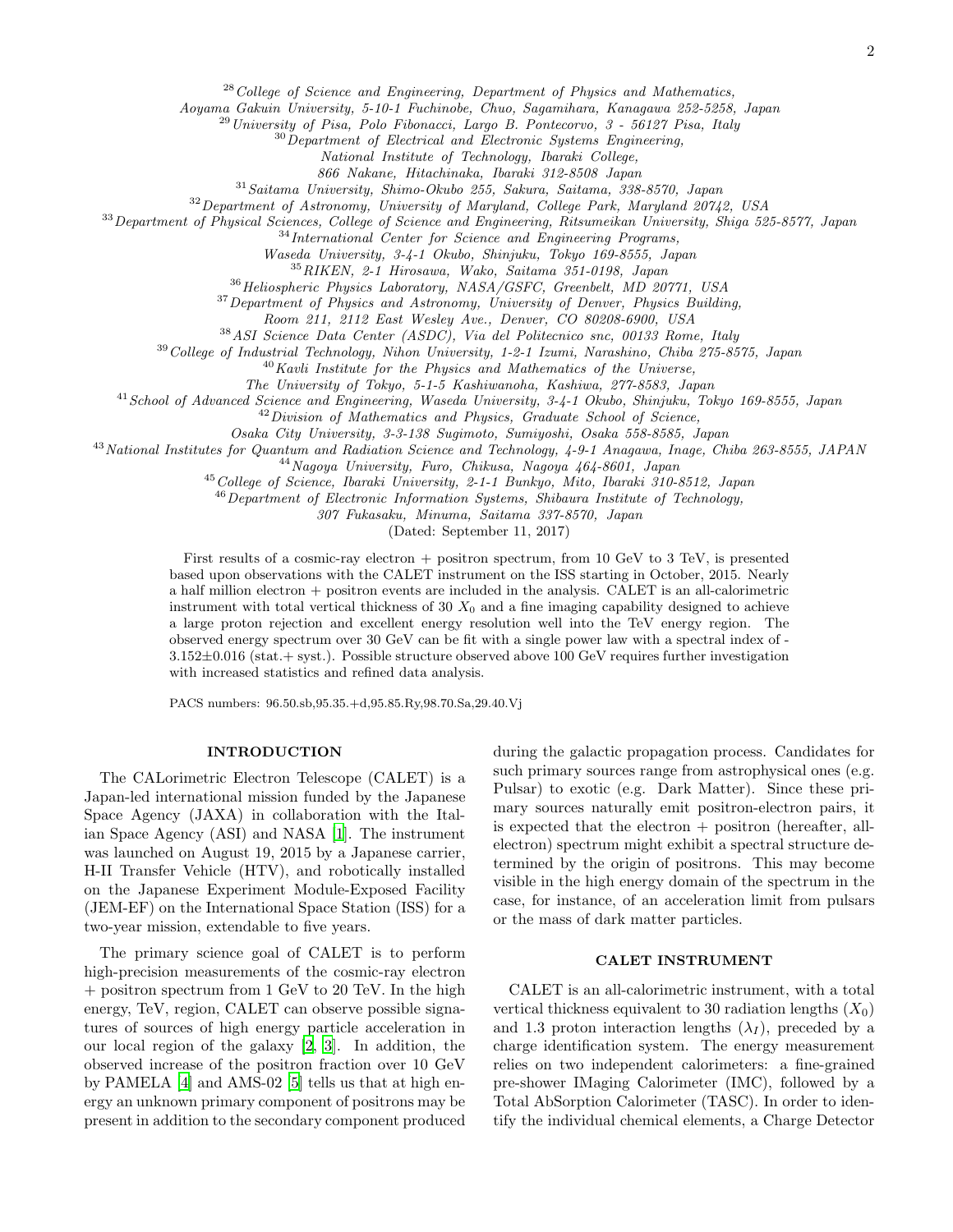(CHD) is placed at the top of the instrument.

CALET has several unique and important characteristics [\[6\]](#page-7-7). They include an excellent separation among hadrons and electrons  $({\sim}10^5)$  and fine energy resolution (∼2%) to precisely measure the energy of electrons in the TeV region. Particle identification and energy measurements are performed by TASC, the  $3 X_0$  thick IMC ensuring proper development of electromagnetic shower in its initial stage is used for track reconstruction, and charge identification is obtained from CHD.

In Fig. [1,](#page-4-0) a schematic side view of the instrument is shown with a simulated shower profile produced by a 1 TeV electron, while an example of a 1 TeV electron shower candidate in the flight data is shown in Fig. [2.](#page-4-1) CALET has a field of view of ∼45◦ from the zenith, and an effective geometrical factor for high-energy (> 10 GeV) electrons of ∼1040 cm<sup>2</sup> sr, nearly independent of energy.



<span id="page-4-0"></span>FIG. 1. A schematic side view of the main calorimeter. An example of a simulated 1 TeV electron event is superimposed to illustrate the shower development in the calorimeter.



<span id="page-4-1"></span>FIG. 2. An example of a 1 TeV electron shower candidate in flight data.

#### DATA ANALYSIS

We have analyzed flight data (FD) collected with a high-energy shower trigger [\[20\]](#page-7-8) in 627 days from October 13, 2015 to June 30, 2017. The total observational live time is 12686 hours and the live time to total observation time fraction is 84%. On-orbit data collection has been continuous and very stable.

A Monte Carlo (MC) program was developed to simulate physics processes and detector signals based on the simulation package EPICS [\[21\]](#page-7-9) (EPICS9.20 / Cosmos8.00); it was tuned and tested with accelerator beam test data, and a detailed detector configuration was implemented. The MC event samples are generated in order to derive event selection and event reconstruction efficiencies, energy correction factor, and background contamination. These samples consist of down-going electrons and protons produced isotropically on the surface of a sphere with a radius of 78 cm which totally encloses the instrument.

Energy measurement - Energy calibration is a key issue of CALET as a calorimeter instrument to achieve high precision and accurate measurements. The method of energy calibration and the associated uncertainties have been described elsewhere [\[22](#page-7-10)]. Detailed calibration achieved a fine energy resolution of 2% or better in the energy region from 20 GeV to 20 TeV  $\langle \, 3\% \,$  for 10– 20 GeV). The validity of our simulation has been checked with beam test data [\[23](#page-7-11)[–25\]](#page-7-12). Regarding temporal variations occurring during long-term observations, each detector component is calibrated by modeling variations of the MIP peak obtained from non-interacting particles (protons or helium), recorded with a dedicated trigger mode. The rate of change of the gain, decreasing as a function of time, is less than 0.5% per month after one year since the beginning of operations.

Track reconstruction - As some of the calibrations and most of the selection parameters depend on the trajectory of the incoming particle, track recognition is important. As a track recognition algorithm, we adopt the "electromagnetic shower tracking (EM track)" [\[23\]](#page-7-11), which takes advantage of the electromagnetic shower shape and of the IMC design concept. Thanks to optimzed arrangement of tungsten plates between the SciFi layers, shower cascades are smooth and stable. By using the pre-shower core at the bottom of the IMC layers (at depths of 2 and 3  $X_0$ ) as initial track candidates, a very reliable and highly efficient track recognition becomes possible.

**Preselection -** In order to minimize and accurately subtract proton contamination in the sample of electron candidates, a preselection of well-reconstructed and wellcontained single-charged events is applied. Furthermore, by removing events not included in MC samples, i.e., particles with incident angle from zenith larger than 90° and heavier particles, equivalent event samples between FD and MC were obtained. The preselection consists of (1) an offline trigger confirmation, (2) geometrical condition, i.e. the reconstructed track must traverse the instrument from CHD top to TASC bottom layer, (3) a track quality cut to ensure reconstruction accuracy, (4) charge selection using CHD, and (5) longitudinal shower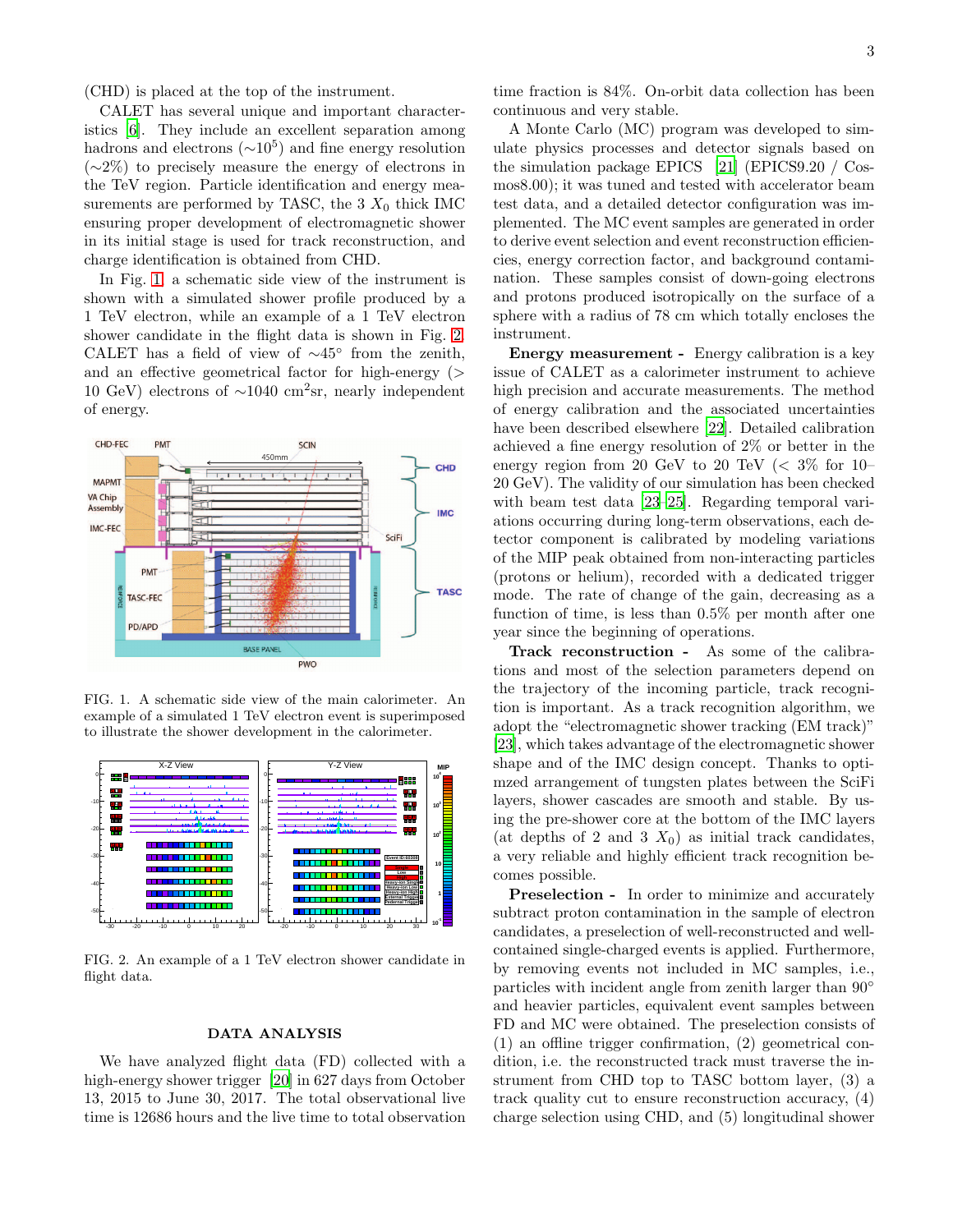development and (6) lateral shower containment consistent with those expected for electromagnetic cascades. Combined efficiency of preselection for electrons is very high:  $> 90\%$  above 30 GeV to 3 TeV, 85% at 20 GeV at variance with only 60% at 10 GeV due to lower trigger efficiency.

Energy reconstruction - In order to reconstruct the energy of primary electrons, an energy correction function is derived using the electron MC data after preselection. The energy deposit in the detector is obtained as the sum of TASC and IMC, where a simple sum is sufficient for TASC while compensation for energy deposits in tungsten plates is necessary for IMC. The correction function is then derived by calculating the average ratio of the true energy to the energy deposit sum in the detector. Due to near total absorption of the shower, the correction factor is very small, ∼5%, up to the TeV region.

Electron identification - The last step of event selection is electron identification exploiting the shower shape difference between electromagnetic and hadronic showers [\[6,](#page-7-7) [26\]](#page-7-13). We applied two methods: simple two parameter cuts and multivariate analysis (MVA) based on machine learning, to understand systematic effects and the stability of the resultant flux. A simple twoparameter cut is embedded into the K-estimator defined as  $K = \log_{10}(F_E) + R_E/2$  cm, where  $R_E$  is the second moment of the lateral energy-deposit distribution in the TASC first layer computed with respect to the shower axis, and  $F_E$  is the fractional energy deposit of the bottom TASC layer with respect to the total energy deposit sum in the TASC. The average  $R_E$  of an electromagnetic shower in lead is roughly estimated as ∼1.6 cm (one Moliere unit) while a proton-induced shower has a wider size because of the spread due to secondary pions in the nuclear interactions, making it a powerful parameter for  $e/p$  separation. On the other hand, mainly due to the difference between radiation length and interaction length of PWO together with the large thickness of TASC,  $F_E$  is a simple but very powerful parameter for  $e/p$  separation. The estimated performance of  $e/p$  separation in MC is confirmed with test beam results [\[23](#page-7-11), [25\]](#page-7-12).

For the MVA analysis, we use the Boosted Decision Tree (BDT) method from the toolkit TMVA [\[27](#page-7-14)]. Multiple parameters with a significant discrimination power between electromagnetic and hadronic showers, and for which very good agreement between FD and MC was confirmed, are combined into a single discrimination function, taking into account the correlations among the parameters. Using MC information, the BDT algorithm is trained to maximize the separation power based on the input parameters, separately for different ranges of deposited energy [\[6](#page-7-7)]. In order to maximize the rejection power against the abundant protons, MVA has been adopted above 500 GeV, while the K-estimator cut was used below 500 GeV. An example of BDT response distributions is shown in Fig. [3.](#page-5-0)



<span id="page-5-0"></span>FIG. 3. An example of BDT response distributions in the  $476 < E < 599$  GeV bin. The reduced chi-square in the BDT response range from -0.5 to 0.5 is obtained as 1.14.

Subtraction of proton background events - In order to extract the residual proton contamination in the final electron sample, templates of the K-estimator and BDT response were used, where normalization factors for MC electrons and MC protons are included as fitting parameters. The value of the selection is chosen as to correspond to 80% efficiency for electrons using the distribution of MC electrons. The contaminating protons are derived as the ratio between the expected absolute number of events from the distribution of MC protons and the normalization factor, independent of the spectral shape of the electrons. The resultant contamination ratios of protons in the final electron sample is ∼5% up to 1 TeV,  $10\%$ -15% in 1-3 TeV region, while a constant high efficiency of 80% for electrons is kept.

Absolute energy scale calibration - Energy scale calibrated with MIPs is commonly checked in space experiments by analysis of the geomagnetic cut-off energy [\[28](#page-7-15)]. For this study, data samples obtained by the low energy shower trigger  $(E > 1 \text{ GeV})$  are selected inside an interval of the McIlwain  $L$  parameter [\[29](#page-7-16)] of 0.95-1.25. By dividing the interval of L into three bins: 0.95- 1.00, 1.00-1.14 and 1.14-1.25, different rigidity cut-off regions are selected corresponding to ∼15 GV, ∼13 GV and ∼11 GV, respectively. The cut-off energy is calculated by using the track trajectory tracing code ATMNC3 [\[30\]](#page-7-17) and the International Geomagnetic Reference Field, IGRF-12 [\[31\]](#page-7-18). The rigidity cut-off in the electron flux is measured by subtracting carefully the secondary components (reentrant albedo electrons) with checking the azimuthal distribution in corresponding rigidity regions. It is found that the average ratio of the expected to measured cutoff position in the electron flux is  $1.035\pm0.009$  (stat.). As a result, a correction of the energy scale by 3.5% was implemented in the analysis.

#### SYSTEMATIC UNCERTAINTIES

The main sources of systematic uncertainties include: (i) energy scale, (ii) absolute normalization and (iii) en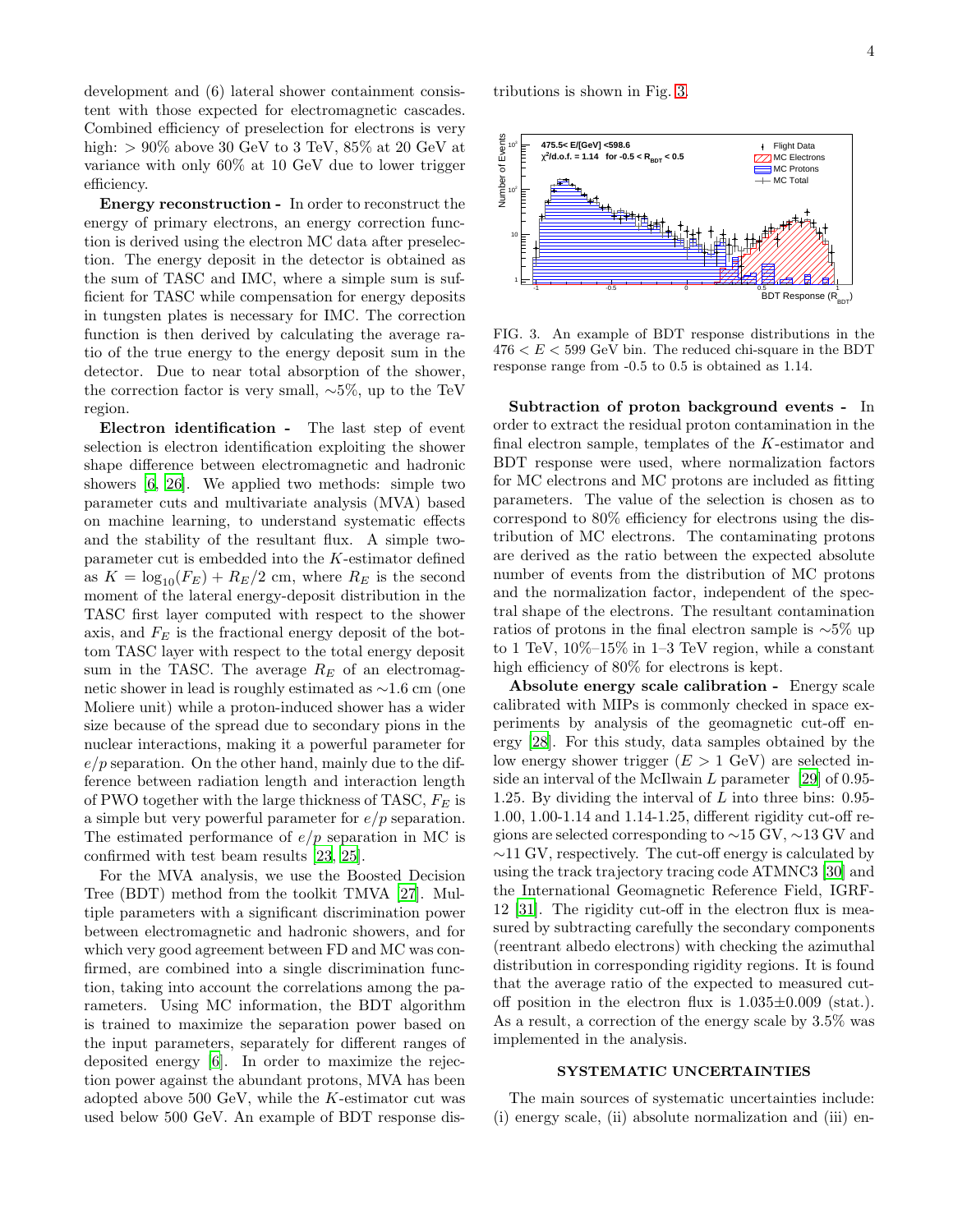ergy dependent uncertainties.

(i) The energy scale determined with a study of the rigidity cut-off is  $3.5\pm0.9\%$  (stat.) higher than that obtained with MIP calibrations. As the two methods are totally independent, the causes of this difference have to be further investigated to clarify their contribution to the systematic error on the energy scale. However, the uncertainty is not included in the present analysis and this issue will be addressed by further studies. Since the full dynamic range calibration [\[22](#page-7-10)] was carried out with a scale free method, its validity holds regardless of the absolute scale uncertainty.

(ii) The systematic uncertainty related to the absolute normalization arises from geometrical acceptance  $(S\Omega)$ , live time measurement, and long-term stability of the de-tector [\[6](#page-7-7)].  $S\Omega$  is a pure geometrical factor for CALET and is independent of energies to a good approximation. The geometry of the CALET detector was accurately measured on the ground and is introduced in the MC model; the systematic errors due to  $S\Omega$  are negligibly small. Other errors are taken into account by studying the stability of the spectrum for each contributing factor.

(iii) The remaining uncertainties, including track reconstruction, various event selections and MC model dependence [\[6\]](#page-7-7), are in general energy dependent. In order to estimate tracking-related systematics, for example, the dependence on the number of track hits and the difference between two independent tracking algorithms [\[32,](#page-7-19) [33](#page-7-20)] were investigated.

Electron identification is the most important source of systematics. To address the uncertainty in the BDT analysis, in particular, 100 simulated data sets with independent training were created and the stability of the resultant flux was checked in each energy bin by changing the electron efficiency from 70% to 90% in 1% steps for the test sample corresponding to each training set. An example for stability of the BDT analysis is shown in Fig. [4.](#page-6-0)

By combining all the energy bins, the results are presented in Fig. [5,](#page-6-1) where the average of all training samples with respect to the standard  $80\%$  efficiency case (specific training result) is presented by red squares, while error bars represent the standard deviation corresponding to the systematic uncertainty in the flux from the BDT analysis in each energy bin. We confirmed that our BDT analysis exhibits good stability with respect to training and cut efficiency. The difference between Kestimator and BDT results is included in the systematic uncertainty of the electron identification [\[6\]](#page-7-7).

Based on the above investigations, the systematic uncertainty bands which consider all of the components (as the relative difference between the flux under study and the standard case flux) except for the energy scale uncertainty are shown as black lines in Fig. [5,](#page-6-1) with each contribution added quadratically. The various sources of systematic uncertainties have different contributions at

various energies. In the present study, we surveyed all of the viable choices in event selection, reconstruction and MC models [\[6](#page-7-7), [21,](#page-7-9) [26](#page-7-13), [34\]](#page-7-21), including those that are not optimal, and took account of all differences in the systematic uncertainty. Some important details of our systematic study are described in Ref. [\[6](#page-7-7)]. Systematic uncertainties will be significantly reduced as our analysis proceeds further and statistics increase, because most of the systematic uncertainties come from imperfect understanding of data.



<span id="page-6-0"></span>FIG. 4. Stability of BDT analysis with respect to independent training samples and BDT-cut efficiency in the  $949 < E <$ 1194 GeV bin. Color maps show the flux ratio dependence on efficiency, where the bin value (number of trials) increases as color changes from violet, blue, green, yellow to red. A projection onto the Y -axis is shown as a rotated histogram (in gray color).



<span id="page-6-1"></span>FIG. 5. Energy dependence of systematic uncertainties. The red squares represent the systematic uncertainties stemming from the electron identification based on BDT. The bands defined by black lines show the sum in quadrature of all the sources of systematics, except the energy scale uncertainties.

#### ELECTRON + POSITRON SPECTRUM

The differential flux  $\Phi(E)$  between energy E and  $E + \Delta E$  [GeV] with bin width  $\Delta E$  [GeV] is given by the following formula:

$$
\Phi(E) = \frac{N(E) - N_{\text{BG}}(E)}{S\Omega \varepsilon(E)T(E)\Delta E(E)}
$$

,

where  $\Phi(E)$  is expressed in  $[m^{-2}sr^{-1}sec^{-1}GeV^{-1}], N(E)$ is the number of electron candidates in the correspond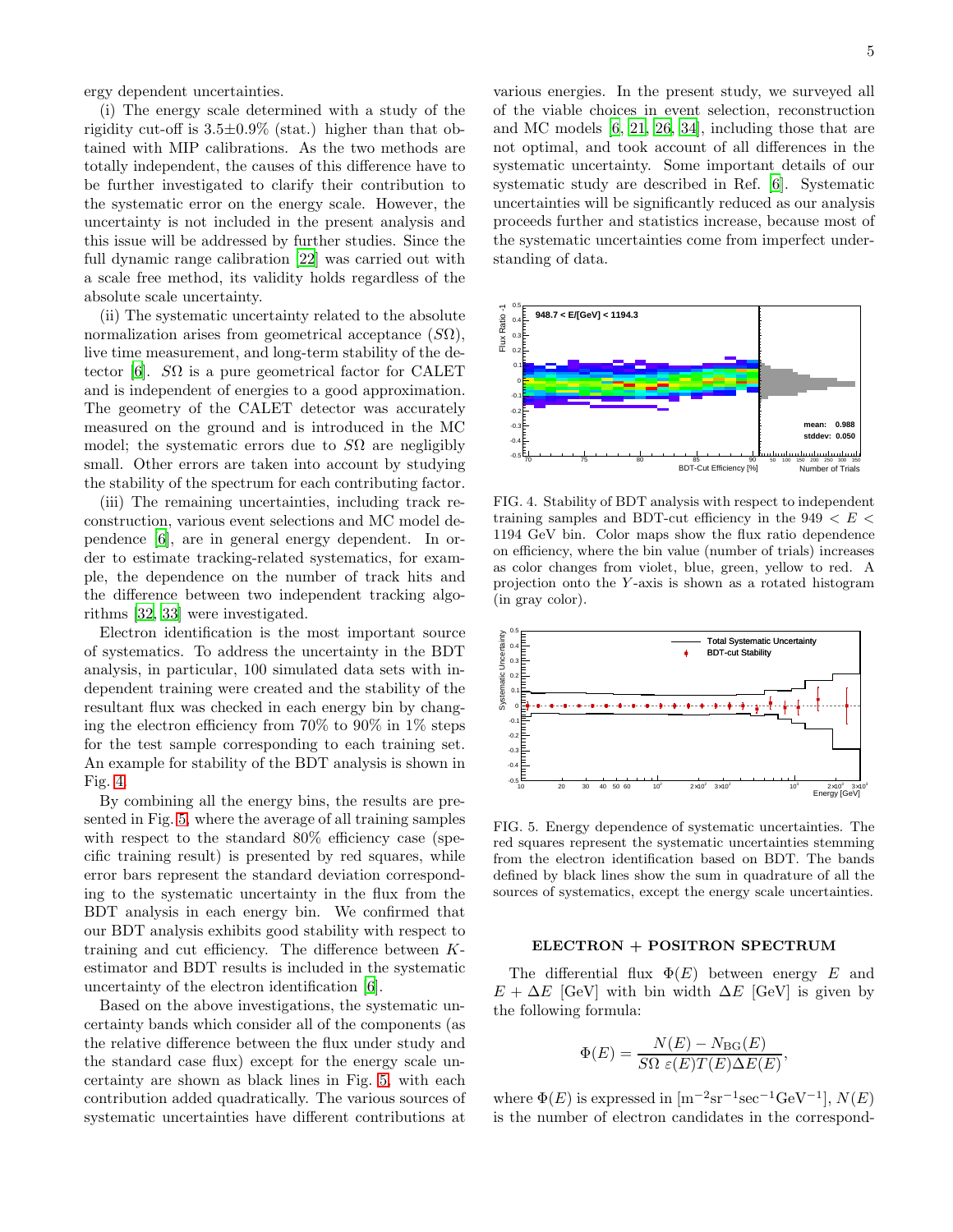ing bin,  $N_{\text{BG}}(E)$  is the number of background events estimated with MC protons,  $S\Omega$  [m<sup>2</sup>sr] is the geometrical acceptance,  $\varepsilon(E)$  is the detection efficiency for electrons defined as the product of trigger, preselection, track reconstruction and electron identification efficiencies,  $T(E)$ [sec] is the observational live time. While  $T(E)$  is basically energy independent, at lower energies it is reduced because we only use data taken below 6 GV cut-off rigidity. Based on the MC simulations, the total efficiency is very stable with energy up to 3 TeV:  $73\% \pm 2\%$ .

Figure [6](#page-8-0) shows the all-electron spectrum measured with CALET in an energy range from 10 GeV to 3 TeV, where current systematic errors are shown as a gray band. The present analysis is limited to fully-contained events, and the acceptance is  $570 \text{ cm}^2\text{sr}$ ; only  $55\%$  of the full acceptance. Our present flux is fairly consistent with AMS-02 [\[5\]](#page-7-6), although it is lower than the recent Fermi/LAT result [\[36\]](#page-7-22) above a few hundred GeV. The spectrum could be fitted to a single-power of -3.152±0.016 over 30 GeV, including the systematic uncertainties. The structures at the highest energies are within the  $(s_{\text{t}}+s_{\text{t}})$  errors and therefore no conclusion can be drawn at the moment on their significance. Further development of the analysis and more statistics will allow this energy region to be investigated in detail.

#### ACKNOWLEDGEMENTS

We gratefully acknowledge JAXA's contributions to the development of CALET and to the operations onboard the ISS. We also wish to express our sincere gratitude to ASI and NASA for their support of the CALET project. This work was supported in part by a JSPS Grant-in-Aid for Scientific Research (S) (no. 26220708) and by the MEXT-Supported Program for the Strategic Research Foundation at Private Universities (2011-2015) (No. S1101021) at Waseda University.

- <span id="page-7-2"></span><span id="page-7-1"></span>[1] S. Torii et al., in Proceeding of Science (ICRC2015) 581  $(2015)$ .
- <span id="page-7-3"></span>[2] J. Nishimura et al., Astrophys. J. 238, 394 (1980).
- <span id="page-7-4"></span>[3] T. Kobayashi, Y. Komori, K. Yoshida, and J. Nishimura, Astrophys. J. 601, 340 (2004).
- <span id="page-7-5"></span>[4] O. Adriani *et al.*, Nature **458**, 607 (2009).
- <span id="page-7-6"></span>[5] L. Accardo *et al.*, Phys. Rev. Lett. **113**, 121101 (2014).
- <span id="page-7-7"></span>[6] See Supplemental Material for more detailed information of CALET instrument, electron identification, and systematic uncertainty as well as tabulated all-electron flux, which includes Refs. [\[7](#page-7-23)[–19](#page-7-24)].
- <span id="page-7-23"></span>[7] K. Yamaoka et al., in Proc. 7th Huntsville Gamma-Ray Burst Symposium, GRB 2013 (2013) p. 41.
- [8] P. S. Marrocchesi et al., Nucl. Instrum. Methods Phys Res., Sect. A 659, 477 (2011).
- [9] P. S. Marrocchesi et al., in Proc. of 33rd international cosmic ray conference (ICRC2013) 362 (2013).
- [10] P. S. Marrocchesi et al., in Proceeding of Science (ICRC2017) 156 (2017).
- [11] Y. Akaike et al., in Proceedings of Science (ICRC2017) 181 (2017).
- [12] M. Mori et al., in Proc. of 33rd international cosmic ray conference (ICRC2013) 248 (2013).
- [13] Y. Akaike et al., in Proceedings of the 32nd ICRC, Vol. 6 (2011) p. 371.
- [14] Y. Akaike et al., in Proceeding of Sciences (ICRC2015) 613 (2015).
- [15] F. Palma et al., in Proceedings of Science (ICRC2015) 1196 (2015).
- [16] J. Femindez-Varea, R. Mayo, J. Bar, and F. Salvat, Nucl. Instrum. Methods B73, 447:473 (1993).
- [17] E. Longo and I. Sestili, Nucl. Instrum. Methods 128, 283 (1975).
- [18] M. Aguilar et al., Phys. Rev. Lett. **114**, 171103 (2015).
- <span id="page-7-24"></span>[19] Y. Yoon et al., Astrophys. J. 839, 5 (2017).
- <span id="page-7-8"></span>[20] Y. Asaoka et al., in Proceedings of Science (ICRC2015) 603 (2015).
- <span id="page-7-9"></span>[21] K. Kasahara, in Proc. of 24th international cosmic ray conference (Rome, Italy), Vol. 1 (1995) p. 399.
- <span id="page-7-10"></span>[22] Y. Asaoka, Y. Akaike, Y. Komiya, R. Miyata, S. Torii, et al., Astroparticle Physics  $91, 1$  (2017).
- <span id="page-7-11"></span>[23] Y. Akaike et al., in Proc. of 33rd international cosmic ray conference (ICRC2013) 726 (2013).
- [24] T. Niita, S. Torii, Y. Akaike, Y. Asaoka, K. Kasahara, et al., Adv. Space Res. 55, 2500 (2015).
- <span id="page-7-12"></span>[25] T. Tamura et al., to be published.
- <span id="page-7-13"></span>[26] L. Pacini, Y. Akaike, et al., in Procceeding of Science (ICRC2017) 163 (2017).
- <span id="page-7-14"></span>[27] A. Hocker *et al.*, in *Proc. Sci., ACAT2007* (2007) p. 040.
- <span id="page-7-15"></span>[28] M. Ackermann et al., Astroparticle Physics 35, 346 (2012).
- <span id="page-7-16"></span>[29] D. F. Smart and M. A. Shea, Advances in Space Research 36, 2012 (2005).
- <span id="page-7-17"></span>[30] M. Honda, T. Kajita, K. Kasahara, and S. Midorikawa, Physical Review D 70, 043008 (2004).
- <span id="page-7-18"></span>[31] E. Thébault et al., Earth, Planets and Space  $67:79$  $(2015)$
- <span id="page-7-19"></span>[32] P. Brogi et al., in Proceeding of Science (ICRC2015) (2015) p. 595.
- <span id="page-7-20"></span>[33] P. Maestro, N. Mori, et al., in Proceedings of Science (ICRC2017) 208 (2017).
- <span id="page-7-21"></span>[34] S. Agostinelli et al., Nucl. Instrum. Methods Phys. Res. A506, 250 (2003).
- <span id="page-7-25"></span>[35] M. Aguilar et al., Phys. Rev. Lett. **113**, 221102 (2014).
- <span id="page-7-22"></span>[36] S. Abdollahi et al., Phys. Rev. D **95**, 082007 (2017).
- <span id="page-7-26"></span>[37] O. Adriani et al., La Rivista del Nuovo Cimento, to be published (2017).
- <span id="page-7-27"></span>[38] F. Aharonian et al., Phys. Rev. Lett. **101**, 261104 (2008).
- <span id="page-7-28"></span>[39] F. Aharonian *et al.*, Astron Astrophys. **508**, 561 (2009).

<span id="page-7-0"></span><sup>∗</sup> [torii.shoji@waseda.jp, yoichi.asaoka@aoni.waseda.jp](mailto:torii.shoji@waseda.jp, yoichi.asaoka@aoni.waseda.jp) Deceased.